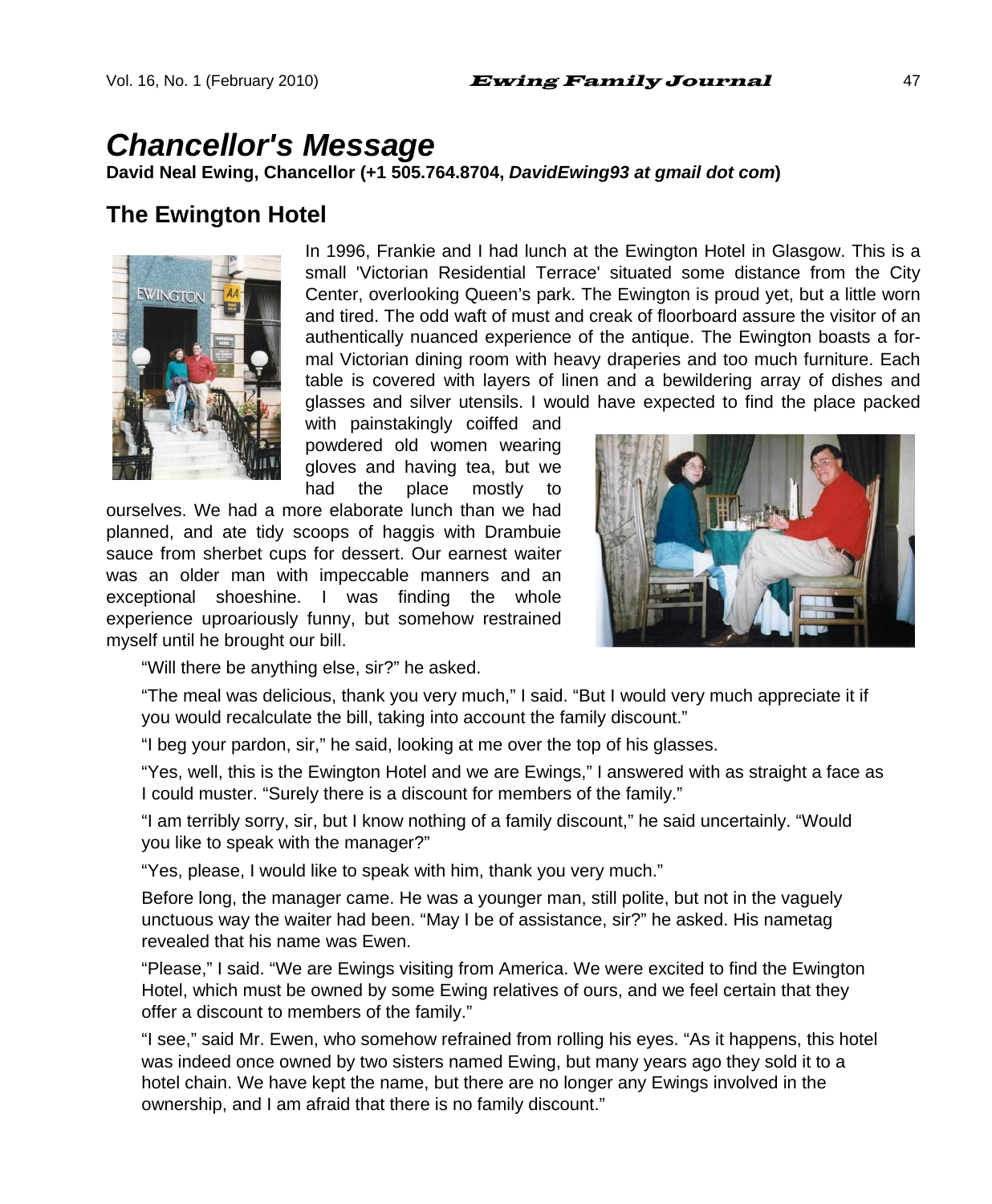"I understand completely," I answered gravely, and then added brightly, "But I can see that your name is Ewen, and since Ewing and Ewen are just variant spellings of the same name, you and I must be cousins at some remove. While I cannot expect your company to give us a discount, I can certainly buy a cousin a drink! What will you have?"

At last he realized that I had been having him on. I cannot imagine he found all this as amusing as I did, but he was good humored and graciously thanked me for the offer. He declined the drink, as it was early in the day and he was busy at work.

Travelling and learning about people in other lands is always interesting, but for me it is especially fascinating to find someone named Ewing. *Clan Ewing in America* was originally an organization just for some American Ewings, but to me that meant neglecting a large part of the family. For a long time I have thought it would be good for the *EFA* to recruit more international members. Indeed, this was an important part of the reason we changed the name to the *Ewing Family Association*. I would like to see us making better progress on attracting international members

## **International Participation in the** *EFA*

Several international Ewings have joined the Ewing Surname Y-DNA Project.

- John McEwan (JMc: Group 4\*) of New Zealand was one of our first participants. He traces his ancestry to a McEwing family on the Isle of Islay.
- Russell Maurice Ewing (RM: Group 4a) lives on Prince Edward Island in Canada. His third-greatgrandparents immigrated to Nova Scotia in 1833 from Northern Ireland.
- William Skidmore Ewing (WS: Group 2\*) lives in Glasgow but has roots in Northern Ireland.
- John Thor Ewing (JT: Group 2\*) lives in Shropshire (in England) and also has roots in Northern Ireland.
- Peter Anthony Ewing (PA: Group 4b) lives in Perthshire, but has roots in Glasgow.
- James McCartney Ewing (JM3: Group 4\*) lives in the U.S. and immigrated here long ago, but he was born in Glasgow.
- Robert Gregory Ewing (RG2: Group 1\*) is a boy who got tested as a part of a genealogy report in school. Philip Ewing, his dad, was born in southern England, but has roots in Cardross, a village in historic Dumbartonshire that has subsequently become part of Argyll & Bute. Information about this family's heritage appears in an Information Available and Sought item in the November issue of the *Journal*. 1

Sadly, at this moment only RM has joined the *EFA*, though I recently heard that WS intends to do so.

We have recently had some very interesting correspondence with Michael Flynn, an Australian who has researched his Ewin line. He brought to our attention that we have made it unnecessarily difficult and expensive for international Ewings to join the *EFA* because we are not equipped to accept credit cards or other forms of electronic payment. Sending a check from Australia in international funds would cost him roughly double what paying by credit card would cost. This is not just unfair, it's crazy, and we have been begun taking steps to correct it.

l

<sup>&</sup>lt;sup>1</sup> Ewing, Philip. Robert Ewing, *Ewing Family J.*, Vol. 15, No. 4 (November 2009), pp. 80-87.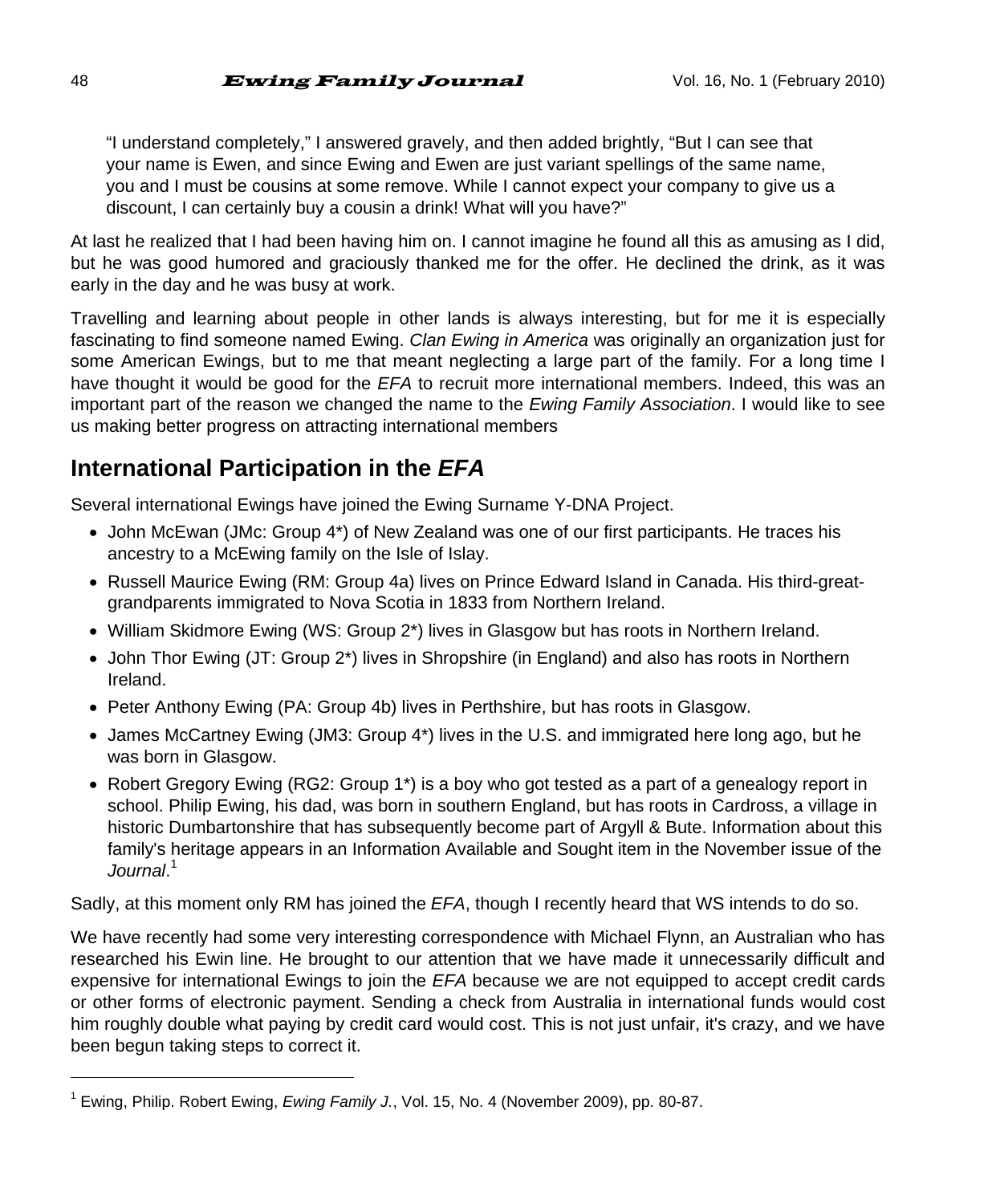l

Meanwhile, in my last Ewing Surname Y-DNA Project Article,<sup>2</sup> I spoke about my thought that if someone could be found to take the initiative, it could be very helpful to working out the deep origins of the several Ewing families if we could find a reasonable number of Ewings in Scotland willing to have their Y-DNA tested. Larry Bryant, co-administrator of the Ewing Surname Y-DNA Project, has stepped forward and volunteered to work on recruiting more Scottish participants for the project. He has already arranged for an article about the project to be published in the journal of one Family History Society in Scotland and is working to get it published in several others. Larry and his wife Lynn are planning a trip to Scotland this year, and he hopes to find other ways to encourage participation in the project while he is there.

Thor Ewing is a multi-talented historian in Shropshire, England, who has done a fair amount of research and writing about the origins of Scots Clans in general and of Clan Ewen in particular. You can read about some of this at his web site, *ThorEwing.net/clans* and the web site of the *Clan Ewen Society*, *www.ClanEwen.org*, for which he is Web Master. We have been hoping to foster a closer relationship between the *EFA* and the *Clan Ewen Society*. I have reviewed a very interesting publication of Thor's elsewhere in this issue of the *Journal.*<sup>3</sup> In it, he points out that there are at least three historically attested Ewing families that are not related to one another. This is undoubtedly part of the explanation for the fact that we have found several genetically unrelated branches of the Ewing family among American Ewings. The question that arises is: Which Ewing Y-DNA cluster corresponds to which of the historically attested families?

Let's have a quick look at what the Y-DNA Project has found out about these six men.

- WS and JT both have roots in Northern Ireland and both are in Ewing Group 2, which is a part of the 'large closely related group of Ewings', many of whom also have roots in Northern Ireland.
- RG2 is interesting, because he has no known connection with Northern Ireland and his earliest known Ewing ancestor was born in 1666 in Cardross, a village on the north shore of the Firth of Clyde not so far from the area at the southern end of Loch Lomond where at least one branch of the ancestral Ewings lived. He is in Group 1, the largest Group and another part of the 'large closely related group of Ewings'.
- The other four men are all in Ewing Group 4, but their Y-DNA results do not suggest that they are closely related to one another.
	- JMc has Y-DNA very different from any other man in the project.
	- RM is in Ewing Group 4a, which consists of seven men who appear to be related, but none of the others know where their immigrant ancestor came from.
	- PA is in Ewing Group 4b, which consists of three men who appear to be related; the other two are known third cousins, but have a brick wall at Charles Alonzo Ewing (born 1836 in Illinois) and do not know where their immigrant ancestor came from.
	- JM3 also has Y-DNA very different from any other man in the project.

<sup>2</sup> Ewing, David Neal. Ewing Surname Y-DNA Project – Article 20, *Ewing Family J.*, Vol. 15, No. 4 (November 2009), pp. 67-69.

<sup>3</sup> Ewing, David Neal. Reviews: Book: *New Notes on Clan Ewen* by Thor Ewing, *Ewing Family J.*, Vol. 16, No. 1 (February 2010), pp. 37-38.